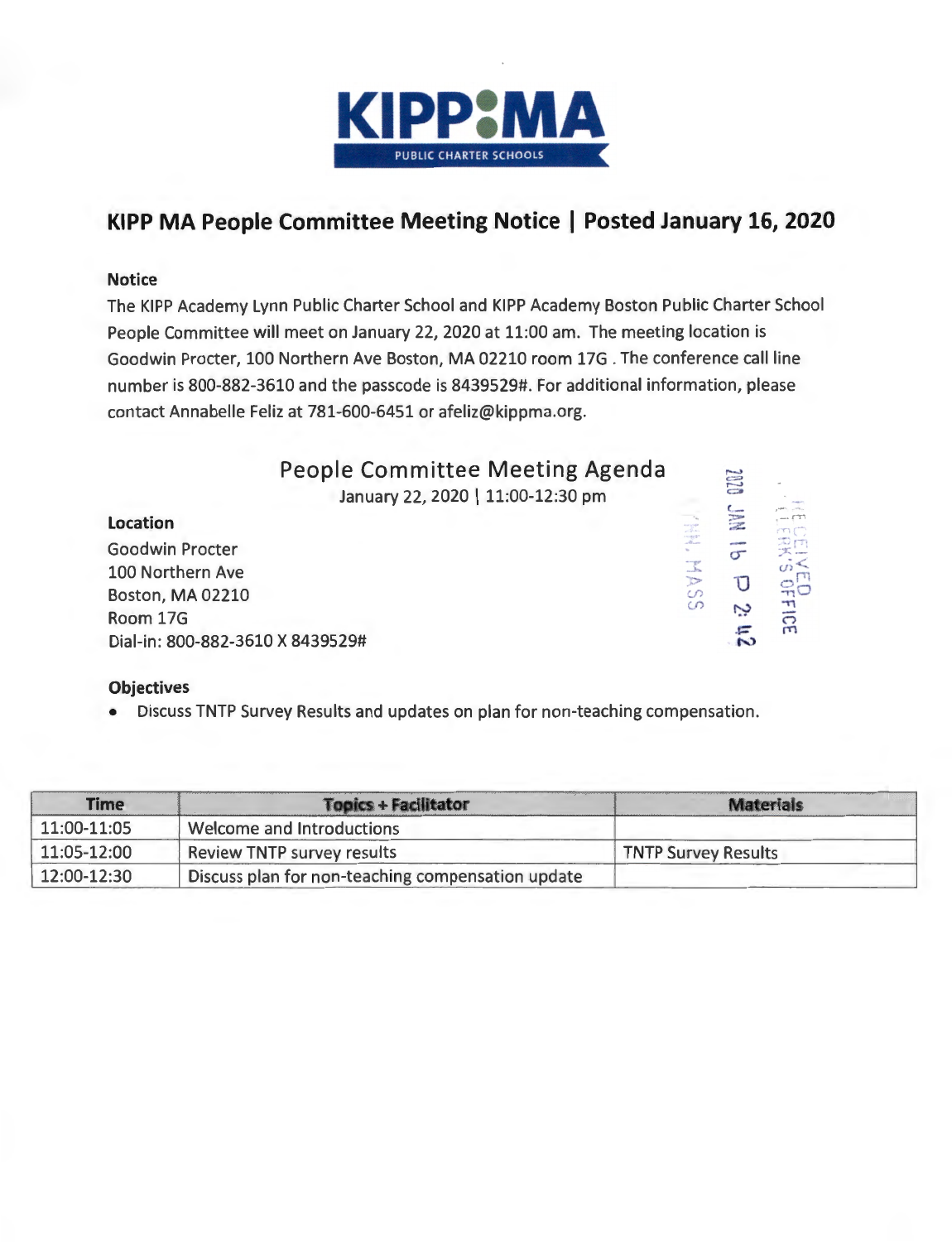

### **KIPP MA Board of Trustees Meeting Notice I Posted January 16, 2020**

### Notice

The KIPP Academy Lynn Public Charter School and KIPP Academy Boston Public Charter School Board of Trustees will meet on January 22, 2020 at 9:00 am. The meeting location is Goodwin Procter, 100 Northern Ave Boston, MA 02210 room 17E-1. The conference call line number is 800-882-3610 and the passcode is 4345707#. For additional information, please contact Annabelle Feliz at 781-600-6451 or afeliz@kippma.org.

### Board of Trustees Meeting

January 22, 2020 | 9:00 - 11:00 am

### Location

Goodwin Procter 100 Northern Ave Boston, MA 02210 Room 17E-1 Dial-in: 800-882-3610 x4345707#



### **Objectives**

- Update the Board on January progress monitoring across the region
- Analyze current state of finance and facilities projects, including the final construction budget
- Review and vote on the new KIPP vision and mission
- Discuss charter funding and the Student Opportunity Act

### Pre-work

• Review 2020.01.22 BOT Packet

| <b>Time</b>     | <b>Topics + Facilitator</b>                                                                                                                                                                                | <b>Materials</b>                                    |
|-----------------|------------------------------------------------------------------------------------------------------------------------------------------------------------------------------------------------------------|-----------------------------------------------------|
| $9:00 - 9:10$   | Warm-up, welcome guests, and review agenda                                                                                                                                                                 |                                                     |
| $9:10 - 9:30$   | Discuss January progress monitoring across the region. Highlight<br>development and fundraising progress to goal (Caleb Dolan)                                                                             | <b>January Progress Monitoring</b><br>Dashboard     |
| $9:30 - 9:45$   | Analyze current state of finance and facilities projects, including the<br>final construction budget (Matt Fates)                                                                                          |                                                     |
| $9:45 - 10:10$  | Vote to adopt new KIPP MA Mission and Vision<br>Vote to approve working with DESE to make any minor edits and<br>changes to the amendment application as necessary throughout the<br>process (Caleb Dolan) | <b>KIPP MA Vision and Mission DESE</b><br>Amendment |
| $10:10 - 10:45$ | Discuss charter funding and the Student Opportunity Act (Caleb Dolan)                                                                                                                                      | <b>Student Opportunity Act Explainer</b>            |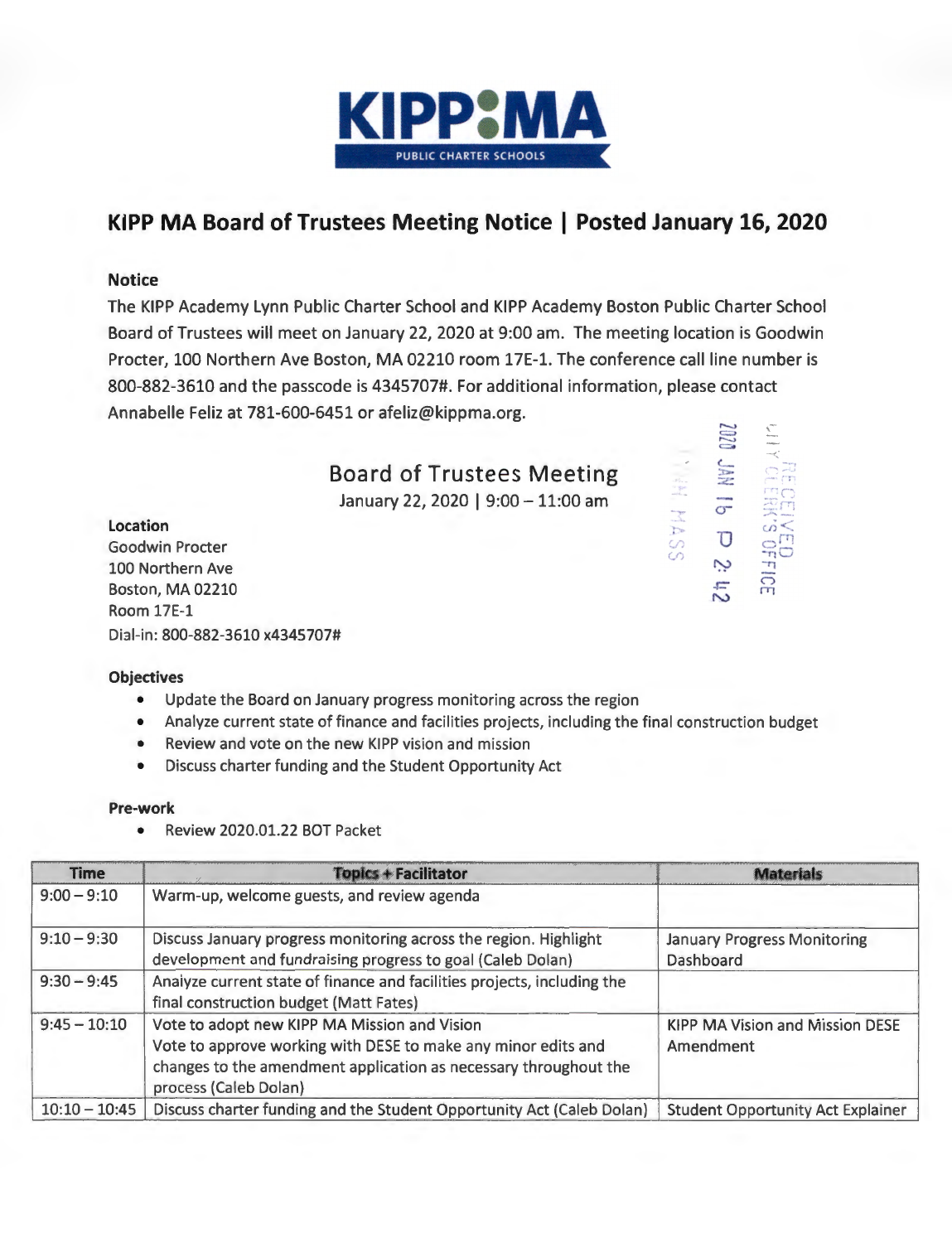

| <b>Time</b>                                       | Topics + Facilitator                 | <b>Materials</b>           |
|---------------------------------------------------|--------------------------------------|----------------------------|
| Consent Agenda (Amanda Seider)<br>$10:45 - 11:00$ |                                      | October 2019 Board minutes |
|                                                   | <b>Outstanding Committee minutes</b> |                            |
|                                                   |                                      | <b>Compliance Report</b>   |
|                                                   |                                      | Matt Fates as Vice Chair   |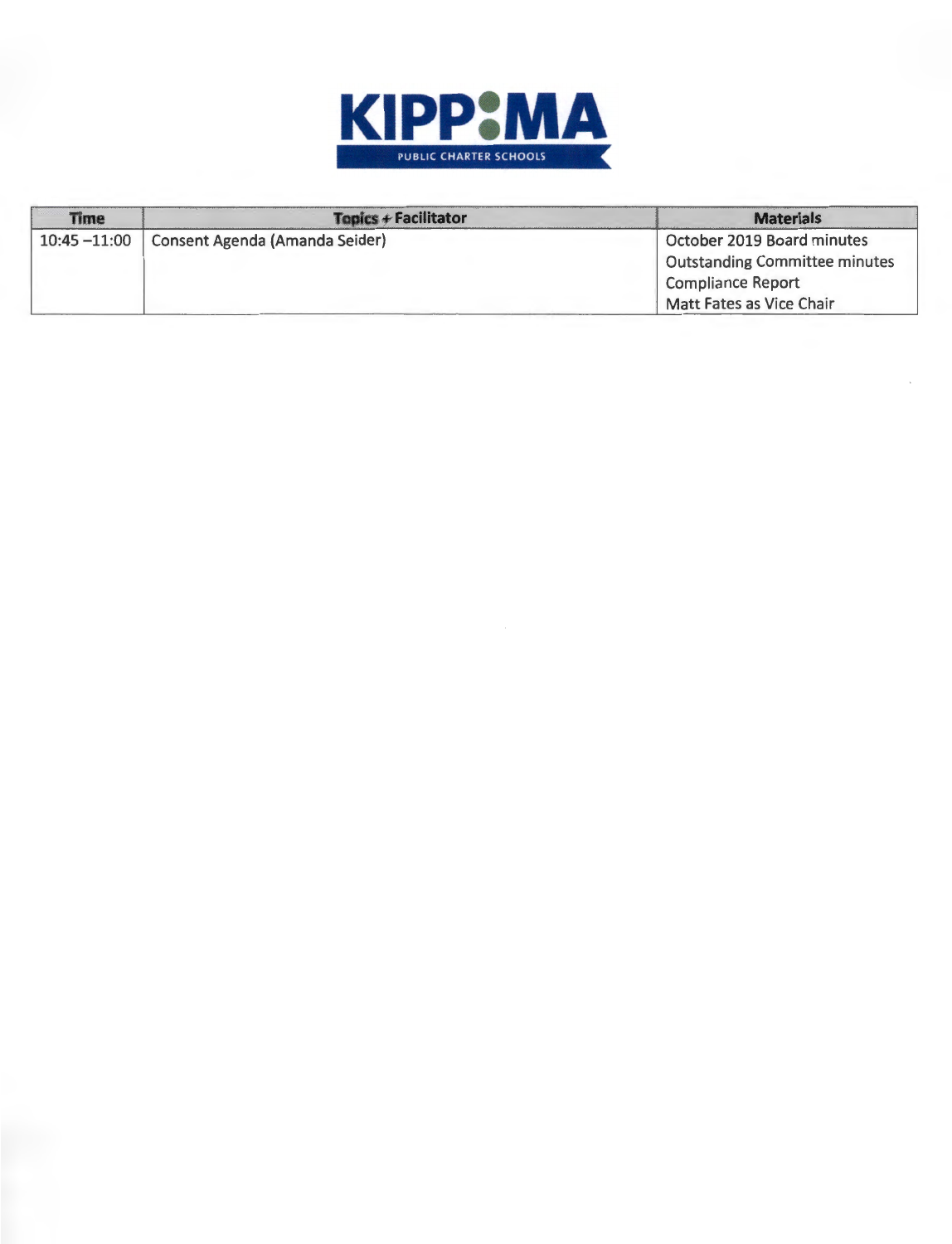

## People Committee Meeting Agenda January 22, 2020 | 11:00-12:30 pm **LYHH, MASS**

### Location

**Goodwin Procter** 100 Northern Ave Boston, MA 02210 Dial-in: 800-882-3610 X 8439529#

# NI / CLERKS OFFICE 2n 2 d 91 NVC 0202

### **Objectives**

Discuss TNTP Survey Results and updates on plan for non-teaching compensation.  $\bullet$ 

| <b>Time</b> | <b>Topics + Facilitator</b>                       | <b>Materials</b>           |
|-------------|---------------------------------------------------|----------------------------|
| 11:00-11:05 | Welcome and Introductions                         |                            |
| 11:05-12:00 | Review TNTP survey results                        | <b>TNTP Survey Results</b> |
| 12:00-12:30 | Discuss plan for non-teaching compensation update |                            |